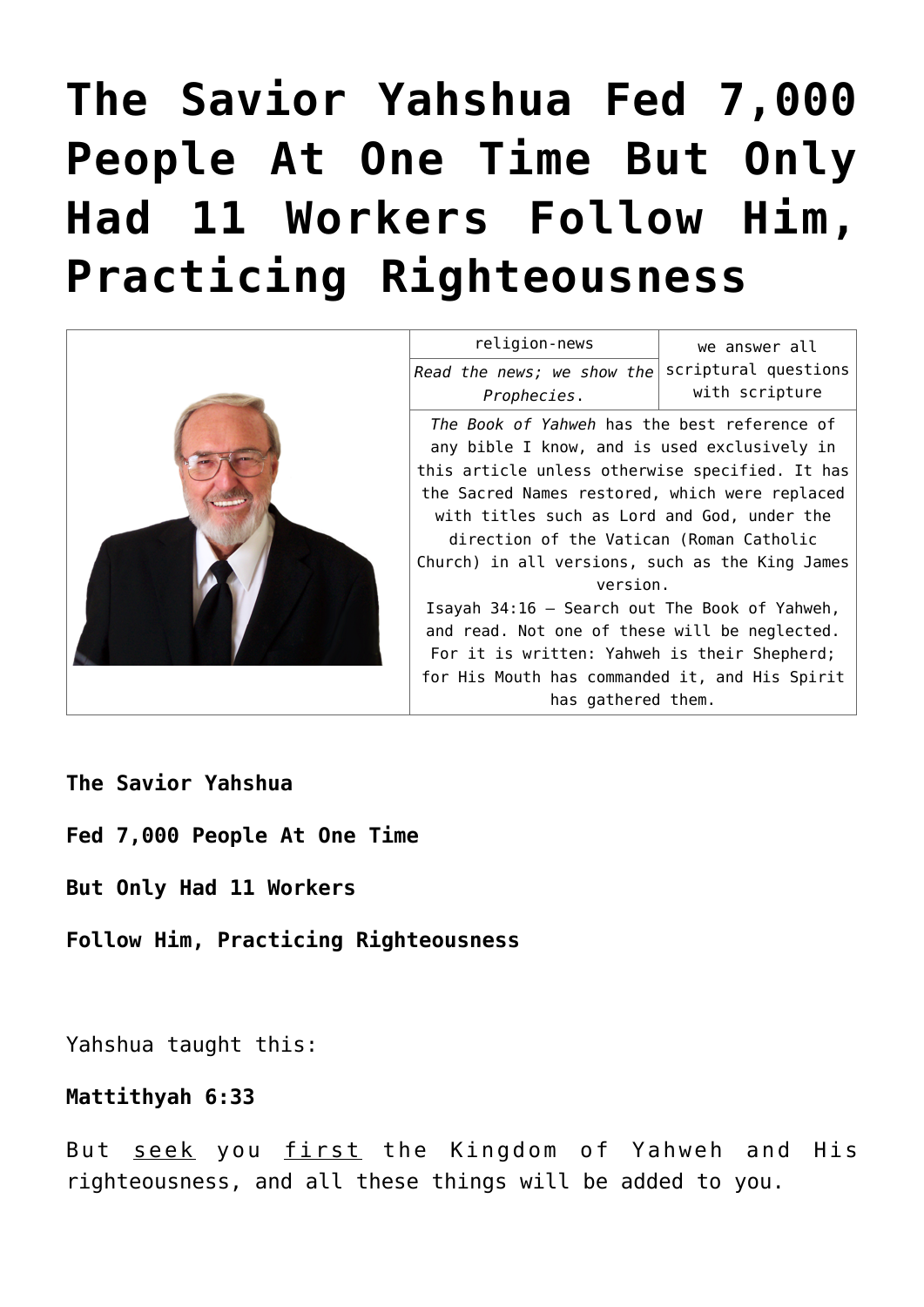Yahshua taught to seek righteousness, for this reason:

## **Revelation 22:14**

Blessed *are* those who keep His Laws, that they will have right to the Tree of Life, and will enter in through the gates into the City.

In this Generation, which started in the year 1934, there are 4,199 religions in the world teaching against Yahweh's righteousness. They're worshiping the Gods.

The only established group worshiping Yahweh, in this Generation, as instructed in the Sacred Scriptures, is the prophesied House of Yahweh.

## **Micahyah 4:1-3**

1 But in the Last Days it will come to pass *that* the mountain; *promotion,* of The House of Yahweh will be established in the chief of the nations. It will be raised above all congregations; and all peoples will *eventually* flow to it.

2 And many nations will come and say; Come, and let us go up to the mountain; *uplifting,* of Yahweh, and to the House of the Father of Yahaqob, and He will teach us of His ways, and we will walk in His paths. Because the Laws will depart from Zion, and the word of Yahweh from Yerusalem.

3 And He will judge between many people, and rebuke strong nations afar off; and they will beat their swords into plowshares, and their spears into pruninghooks. Nation will not lift up a sword against nation, nor will they learn war anymore.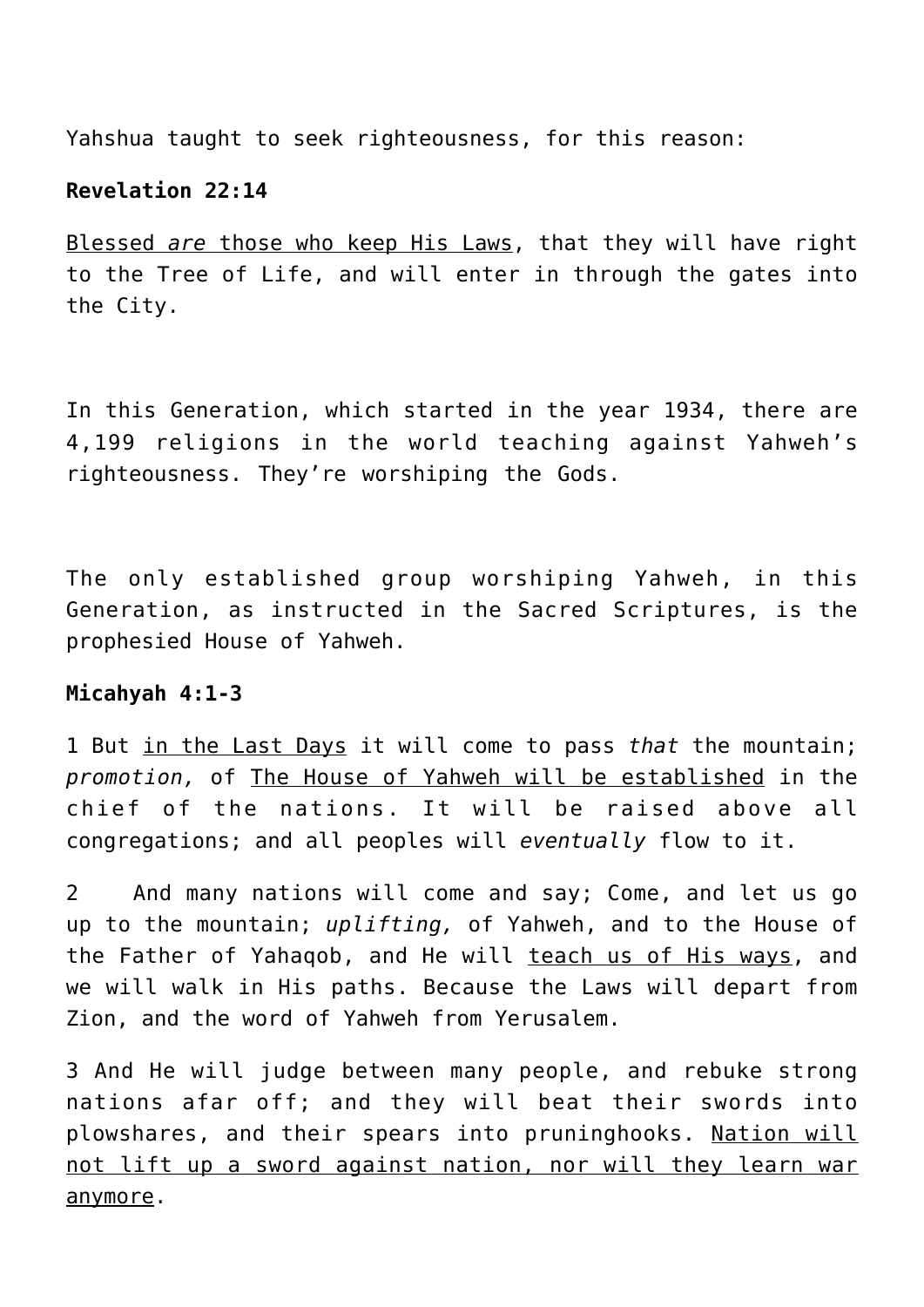Read now:

#### **Mattithyah 22:14**

For many are called, but few *are* chosen.

The message of the Kingdom of Yahweh is going out now from Yahweh's prophesied, established House. It was prophesied to be established in this Generation of the nuclear bomb.

#### **Mattithyah 24:14, 29**

14 And this joyous message of the Kingdom of Yahweh shall be preached in all the world *from* The House of Yahweh *at* Abel by the Witness Yisrayl; for Yahweh will be with him. *He will preach this message* to all nations; and then The End will come.

29 Immediately, *but* after the *great* tribulation of those days will the sun be darkened, and the moon will not give her light, and the stars will fall from heaven, and the powers of the heavens will be shaken.

**Verse 29:** notice the sun will be darkened in this time period and the earth will be burned.

Read this:

## **Isayah 24:1-6**

1 Before Yahweh's *very* eyes, the earth is made empty and it is made waste; the face of it is perverted and its inhabitants scattered abroad;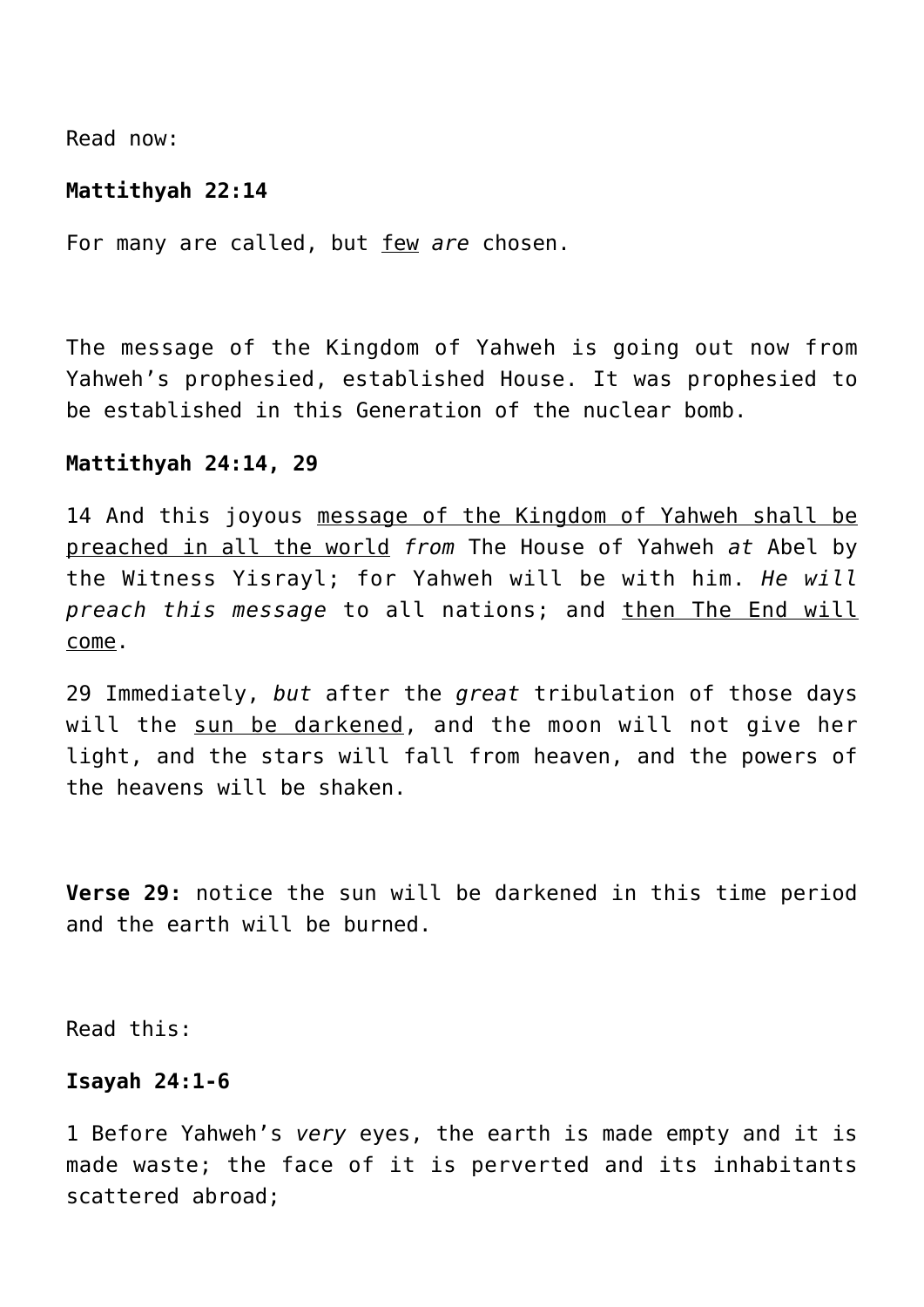2 And it will be: as with the people, so with the priest; as with the servant, so with his owner; as with the maid, so with her mistress; as with the buyer, so with the seller; as with the lender, so with the borrower; as with him who takes usury, so with him who gives usury to him:

3 The land will be utterly emptied and utterly plundered, for it has come to pass as Yahweh's Judgment pronounced.

4 The earth mourns and fades away, the world mourns and fades away, and the haughty people of the earth languish.

5 The earth also is defiled under the inhabitants of it, because they have transgressed the Laws, changed the Ordinance, and broken the everlasting covenant.

6 Because of this, the curse (plagues) has devoured the earth, and they who dwell therein are desolate; therefore, the inhabitants of the earth are burned, and few men left.

**Verse 6:** this burning is shown in other prophecies to be caused by the use of nuclear bombs.

## **Mattithyah 24:29, 14, 3, 7, 13-14, 29, 33-34**

29 Immediately, *but* after the *great* tribulation of those days will the sun be darkened, and the moon will not give her light, and the stars will fall from heaven, and the powers of the heavens will be shaken.

14 And this joyous message of the Kingdom of Yahweh shall be preached in all the world *from* The House of Yahweh *at* Abel by the Witness Yisrayl; for Yahweh will be with him. *He will preach this message* to all nations; and then The End will come.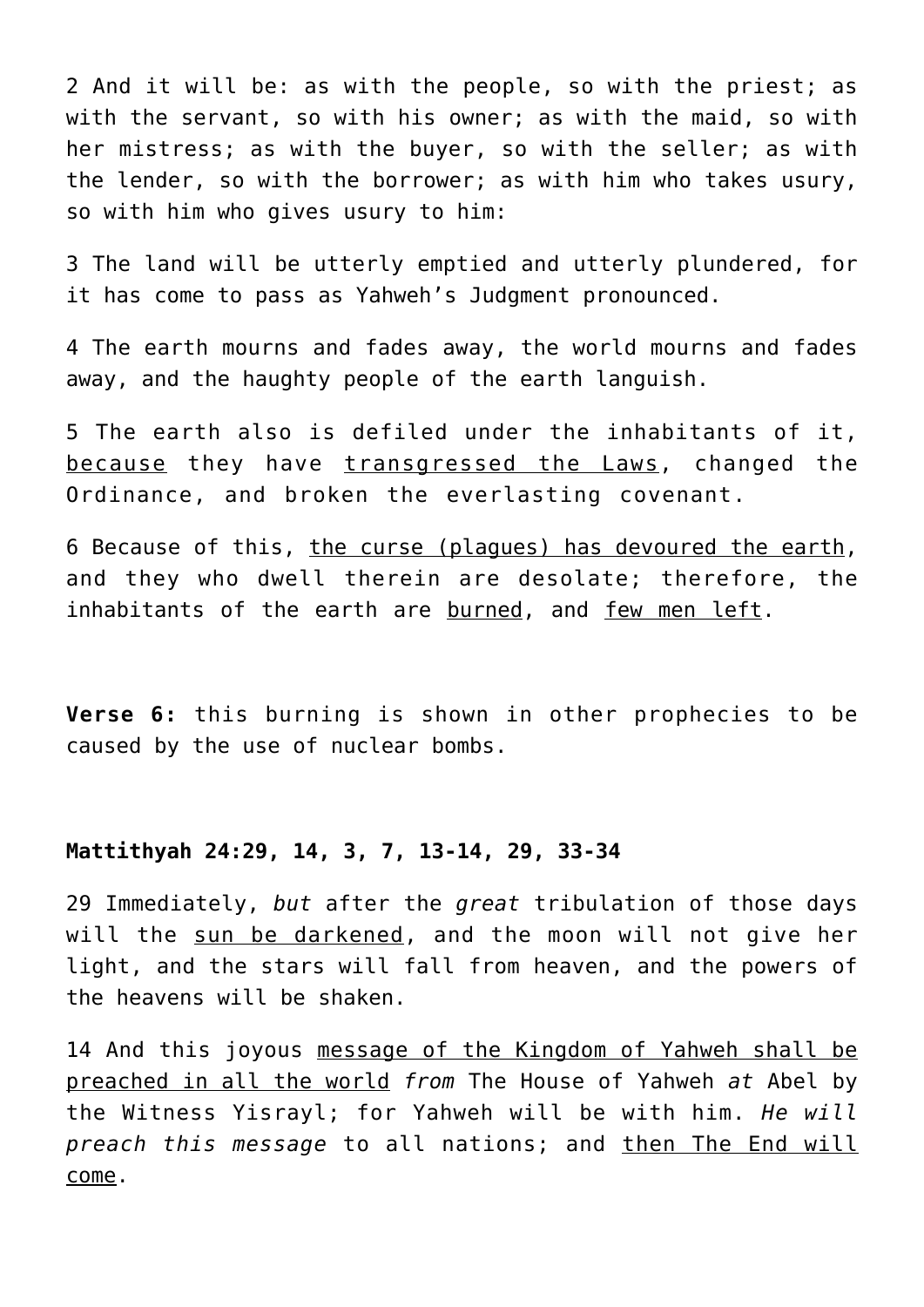3 Now as He sat on the Mount of Olives, the disciples came to Him privately, saying; Tell us, when will these things be? What *will be* the sign of Your coming and The End of the Ages?

7 For nation will rise against nation, and religion against religion, and there will be famines, and pestilences; *disease epidemics,* and earthquakes; *environmental disasters,* in place after place:

13 But he who endures until The End, the same will be saved.

14 And this joyous message of the Kingdom of Yahweh shall be preached in all the world *from* The House of Yahweh *at* Abel by the Witness Yisrayl; for Yahweh will be with him. *He will preach this message* to all nations; and then The End will come.

29 Immediately, *but* after the *great* tribulation of those days will the sun be darkened, and the moon will not give her light, and the stars will fall from heaven, and the powers of the heavens will be shaken.

33 In the same way, when you see all these things, know that *His coming and The End of the Ages* are near, at the very door.

34 Truly I say to you: That Generation will not pass *away,* until all these things are fulfilled.

**Mattithyah 24:14** shows that the message of Yahweh's Kingdom would be preached to all the world by the last of Yahweh's two Witnesses, and then the end would come with the seven last plagues.

The House of Yahweh is the only established group teaching this message.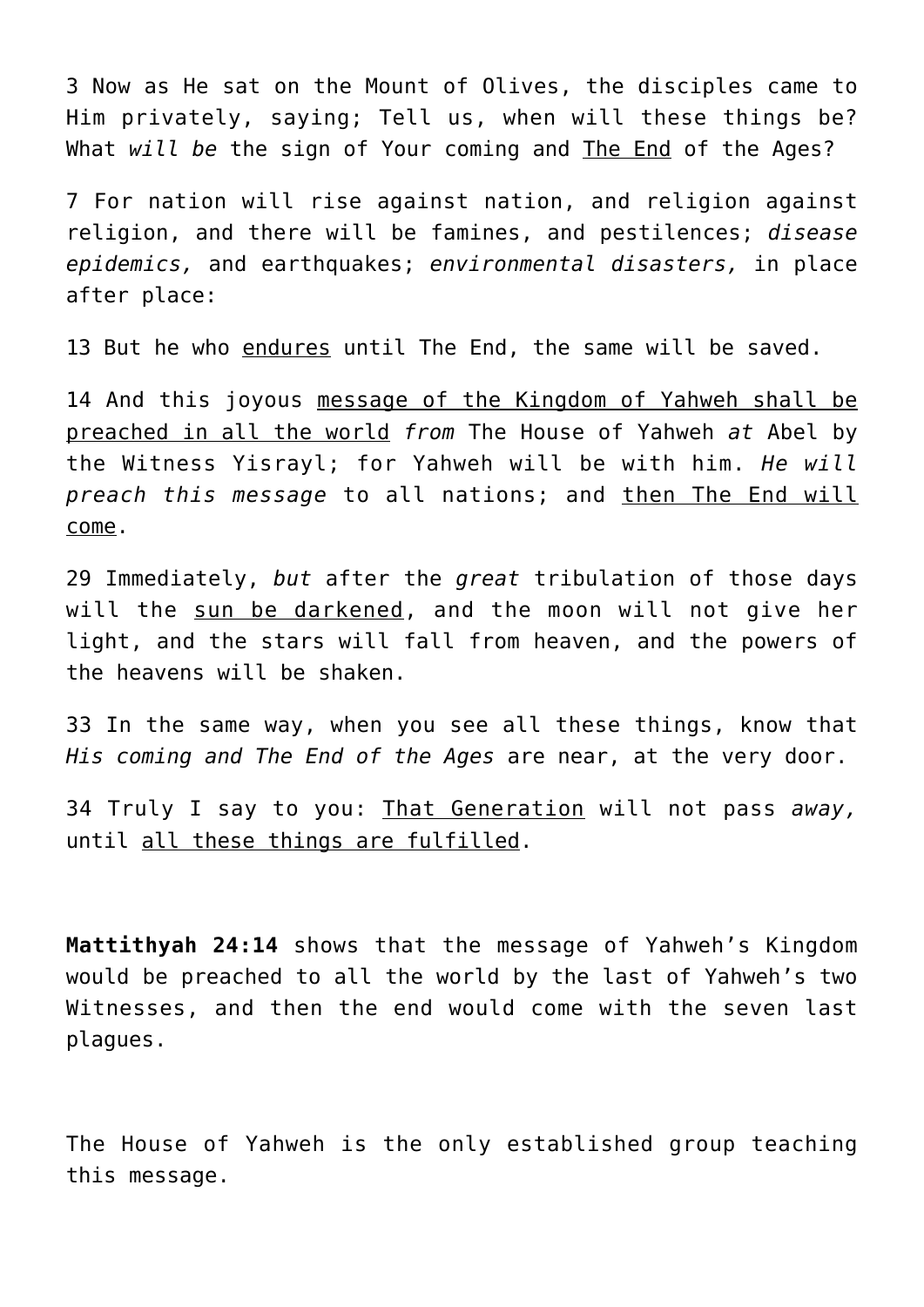#### **Many Are Called, Few Are Chosen**

**In This Generation**

Something as deadly as the seven last plagues was formed by stacking sin high and deep into the ground. Yahweh inspired books to be written telling mankind, "don't do this or it will bring destruction upon you in the Generation that started in 1934." That Generation will end in the last  $3\frac{1}{2}$  years of the prophesied seven year peace plan foretold by Yahweh's Prophet Daniyl. We are currently in those last  $3\frac{1}{2}$  years.

#### **Genesis 3:17-19**

17 Then to Adam He said: Because you have heeded the voice of your wife, and have eaten from the tree of which I commanded you, saying; You must not eat of it—cursed *will be* the ground for your sake; in toil you shall eat *from* it all the days of your life.

18 Both thorns and thistles it shall bring forth for you, and you shall eat the herb of the field.

19 In the sweat of your face you shall eat bread till you return to the ground, for out of it you were taken; for dust you *were,* and to dust you shall return.

**Verse 17:** did you notice the word "cursed"? **Cursed** means *plagued*; like the seven last plagues.

**Verse 17:** the ground or earth is cursed.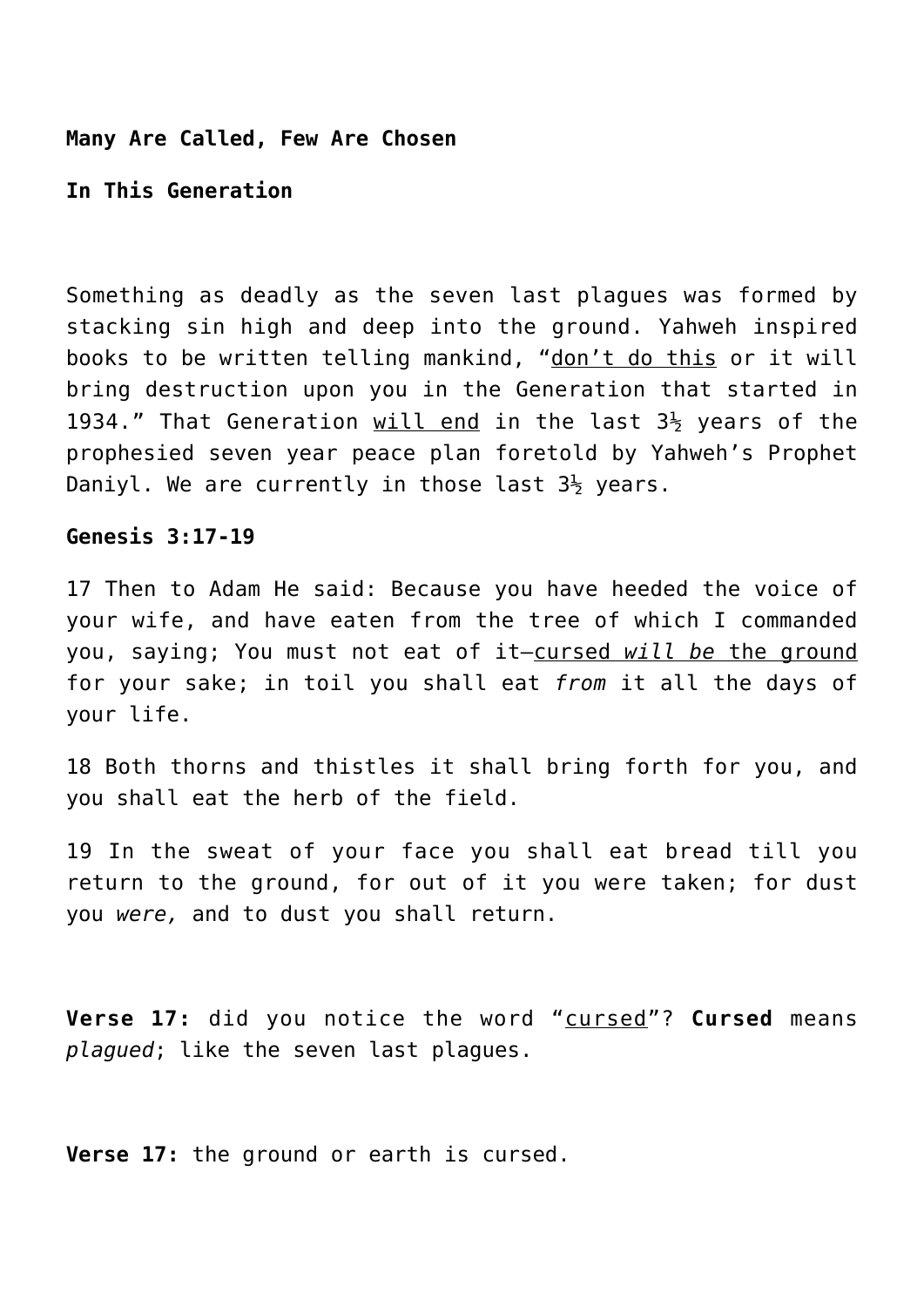**Verse 17:** the plan of Yahweh allowed this. Notice, it says "for your sake". That is so the sinners will see the cause of their actions, repent and convert to following Righteousness.

Notice, in **Isayah 24:5** the cause of the plagues, as in the seven last plagues that end in the great nuclear burning.

Read the cause:

#### **Isayah 24:1-6**

1 Before Yahweh's *very* eyes, the earth is made empty and it is made waste; the face of it is perverted and its inhabitants scattered abroad;

2 And it will be: as with the people, so with the priest; as with the servant, so with his owner; as with the maid, so with her mistress; as with the buyer, so with the seller; as with the lender, so with the borrower; as with him who takes usury, so with him who gives usury to him:

3 The land will be utterly emptied and utterly plundered, for it has come to pass as Yahweh's Judgment pronounced.

4 The earth mourns and fades away, the world mourns and fades away, and the haughty people of the earth languish.

5 The earth also is defiled under the inhabitants of it, because they have transgressed the Laws, changed the Ordinance, and broken the everlasting covenant.

6 Because of this, the curse (plagues) has devoured the earth, and they who dwell therein are desolate; therefore, the inhabitants of the earth are burned, and few men left.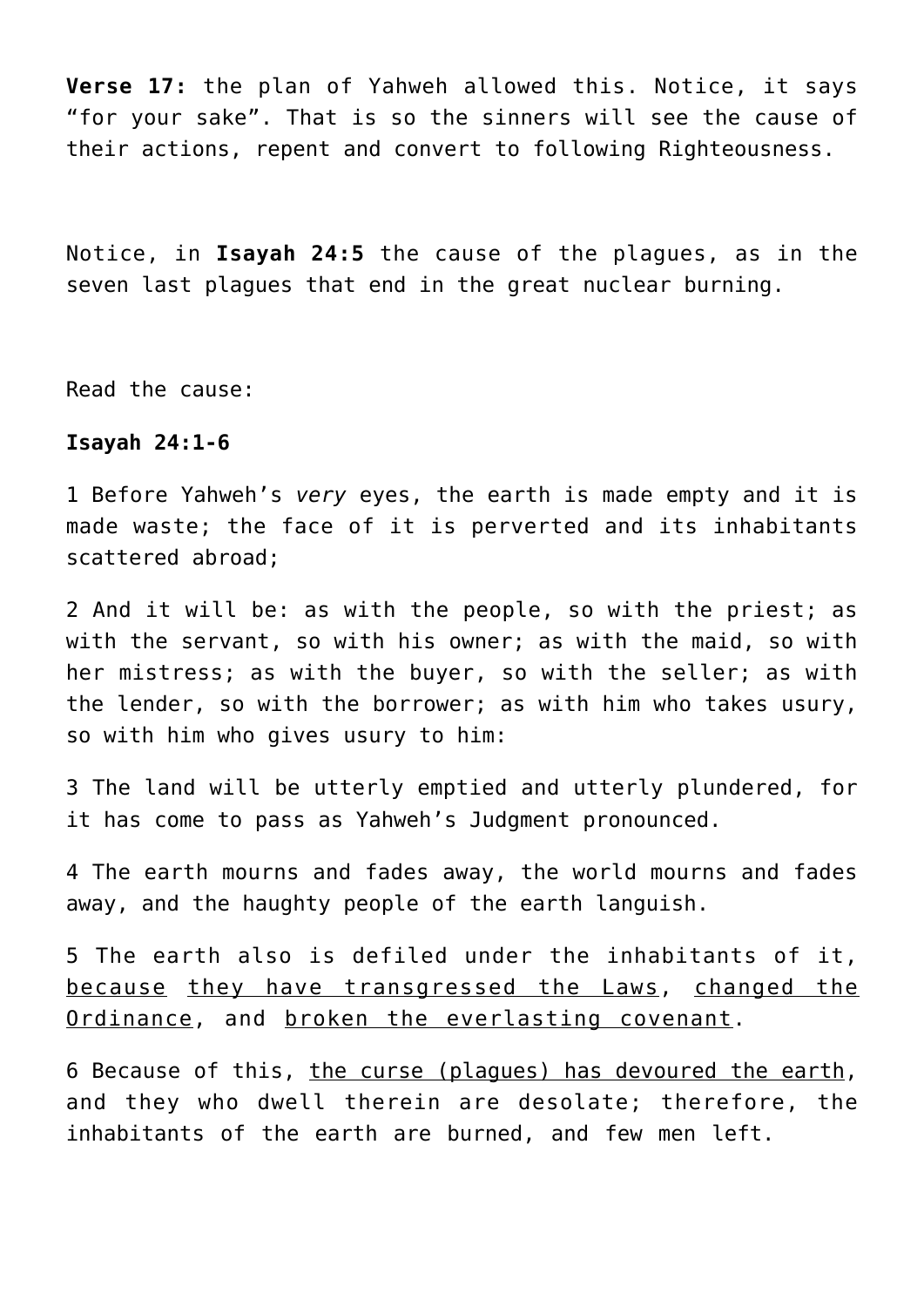Your bible has these writings, showing the cause, as shown by Yahweh to His prophets who wrote, in advance, warning the nations of what is to come in seven last plagues.

Yahshua, Himself, said, "I tell you in advance."

## **Yahchanan 13:19**

Now I tell you before it comes, in order that, when it does come to pass, you will believe that I am *He.*

Think of this: Yahshua was the only person on earth, at that time, who could foretell future events.

In this Generation, Yahshua is the High Priest over The House of Yahweh.

## **Hebrews 10:21**

And *having* a High Priest over The House of Yahweh:

In this Generation, that started in 1934, Yahshua is directing The House of Yahweh to foretell the future, in hope that you will see, believe, repent and convert.

## **Acts 3:19**

Repent therefore, and be converted, that your sins can be blotted out; that times of refreshing can come from the presence of Yahweh.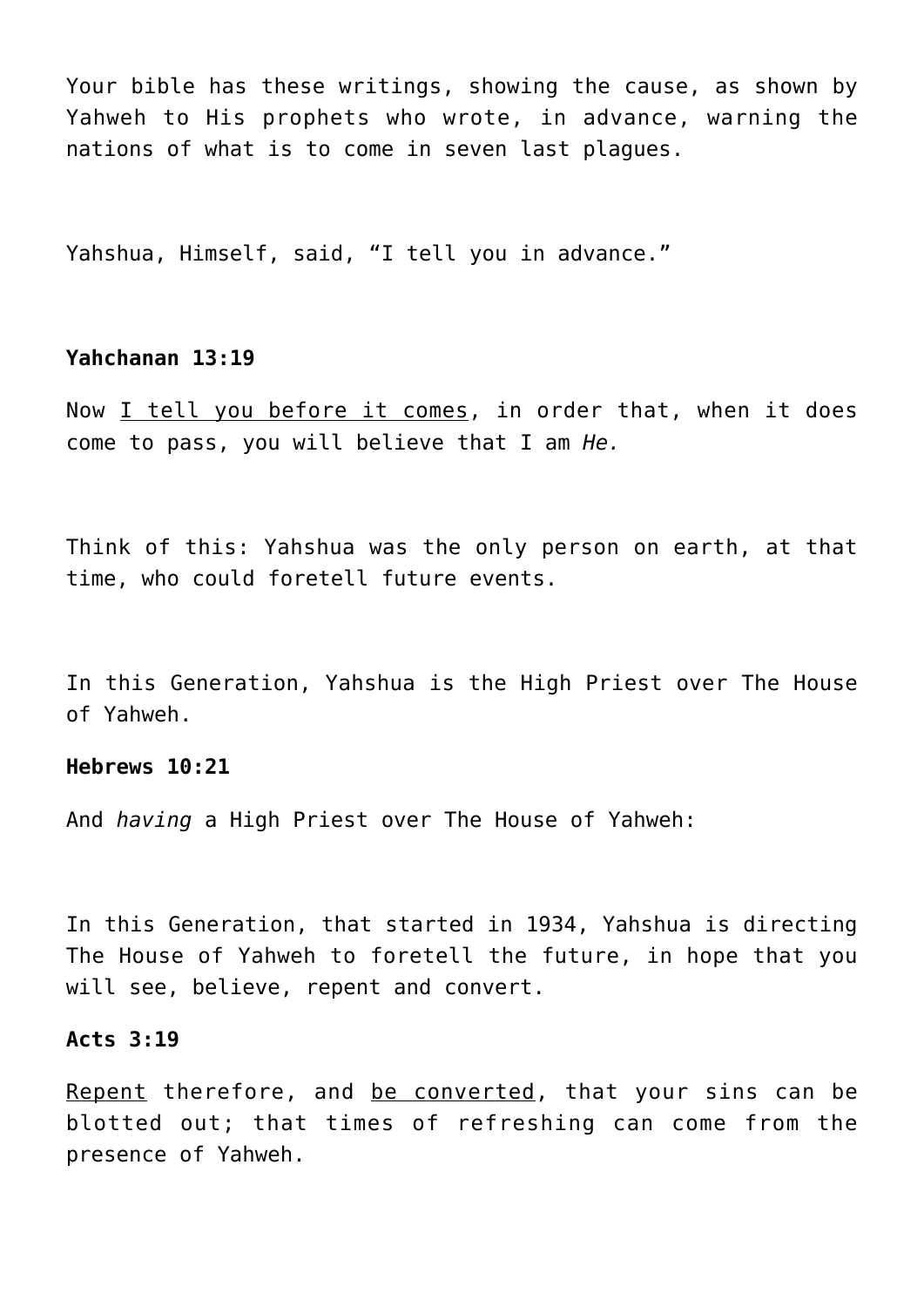In the history of mankind only one Being could, and did, foretell the future. That Being is Yahweh, the Heavenly Father and Creator of mankind.

The Gods are incapable of foretelling the future. Remember this: the Gods are evil. Satan is evil—evil as the Gods. Read this for yourself in your own bible or even better, in *The Book of Yahweh.*

Read this:

## **Genesis 3:1-5**

1 Now the serpent was more subtle *and* crafty than any beast of the field which Yahweh had made. And she said to the woman; Has Yahweh indeed said: You shall not eat of every tree of the garden?

2 And the woman said to the serpent; We can eat the fruit of the trees of the garden;

3 But of the fruit of the tree which *is* in the midst of the garden, Yahweh has said: You shall not eat it, nor shall you touch it, or you will die.

4 And the serpent said to the woman; You will not surely die.

5 For Yahweh knows that in the day you eat of it, your eyes will be opened, and you will be as Gods (elohim), knowing righteousness and evil.

Did you notice in **verse 5**, evil as the Gods?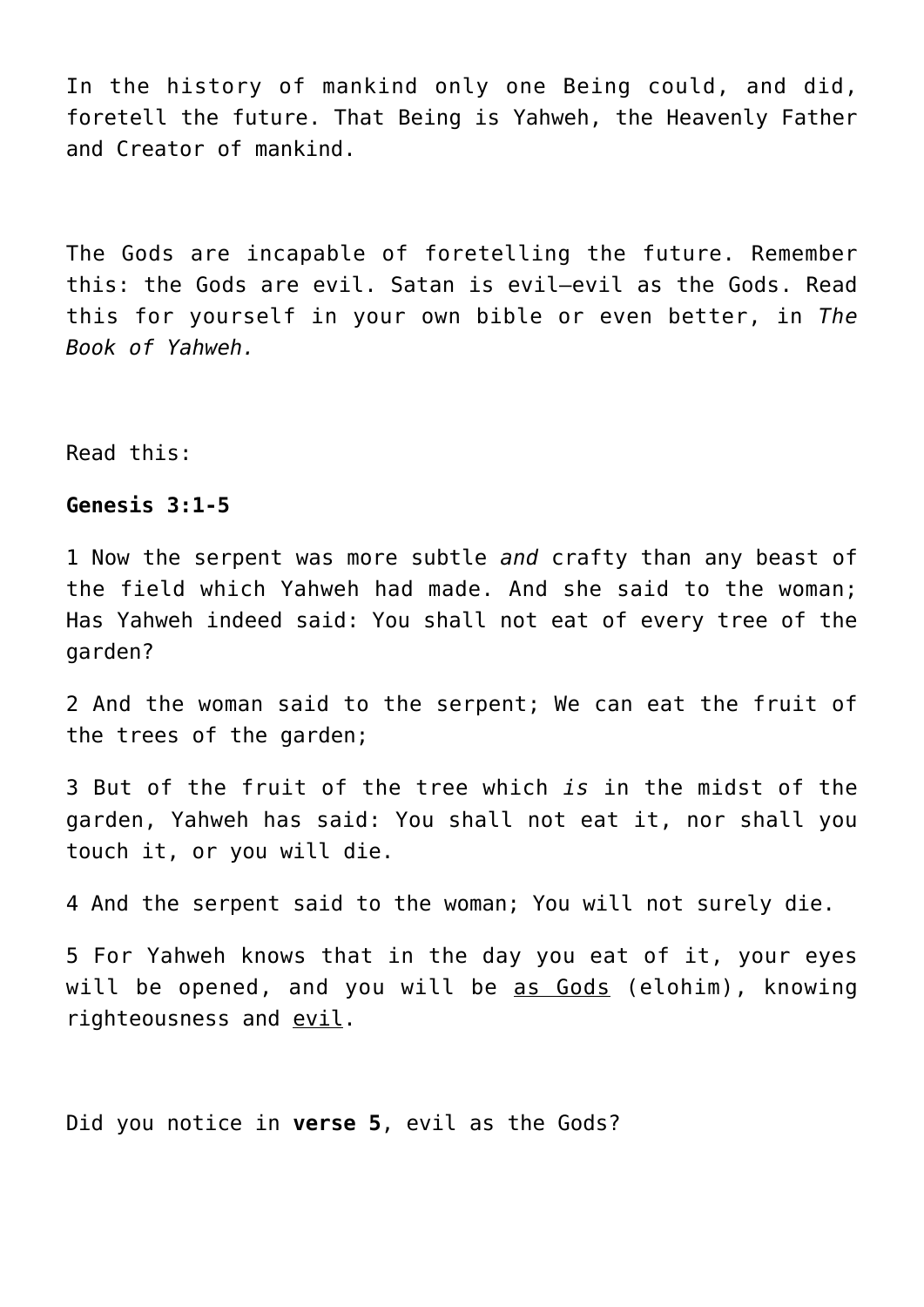Compare:

#### **Genesis 2:16-17**

16 And Yahweh commanded the man, saying: Of every tree of the garden you may freely eat;

17 But of the tree of the knowledge of righteousness and evil you must not eat, for starting with the day you eat of it, dying you will die.

Each sin poisons the ground a little bit more. In this Generation, the poison has been building for 6,000 years. Therefore, we are now seeing the worst of the plagues, the seven last plagues, that will end with nuclear burning.

Satan and the Gods are enemies to Yahweh and His righteousness.

At this time, Satan has the whole world and its 4,199 religions deceived.

## **Revelation 12:9**

And the great dragon was cast out, that old serpent, called the devil, and Satan, who deceives the whole world. She was cast out into the earth, and her angels were cast out with her.

Read and believe.

Remember this: the Scriptures, *The Book of Yahweh,* are the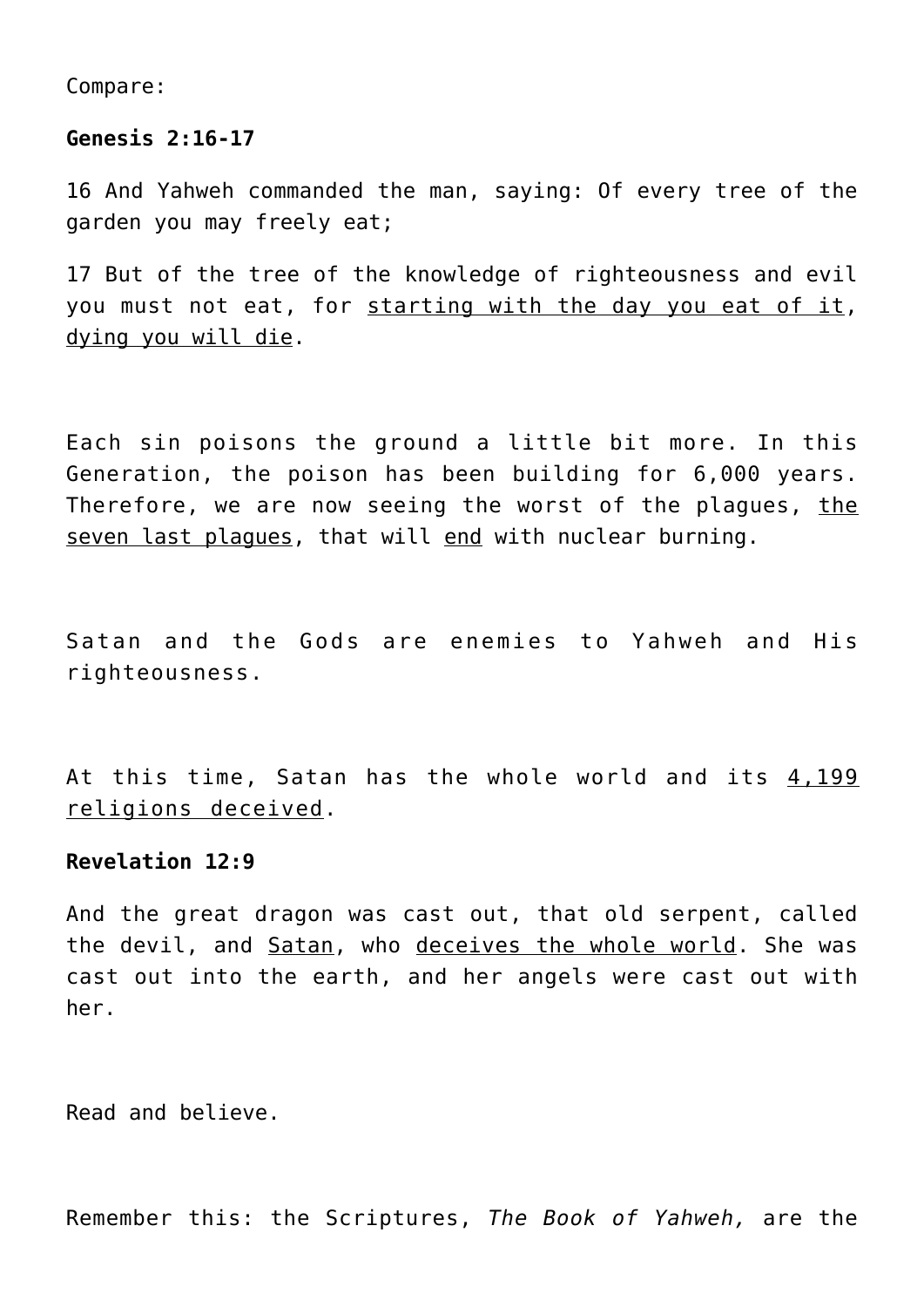source of all knowledge. The unauthorized changes in the versions of *The Book of Yahweh,* such as the King James version, also pronounce the curses—written as seven last plagues—the religions and nations are bringing on themselves in this Generation.

## **Mattithyah 24:7, 21-22**

7 For nation will rise against nation, and religion against religion, and there will be famines, and pestilences; *disease epidemics,* and earthquakes; *environmental disasters,* in place after place:

21 For then will be great tribulation, such as has not come to pass since the beginning of the world to this time—no, nor ever will be.

22 And unless those days were shortened, there would no flesh be saved; but for the elect's sake, those days will be shortened.

The seven last plagues were written about in the year 96 A.Y. (A.Y. means After Yahshua.)

Yahshua is the prophesied (as it is written) name of the Savior. Yahshua is the name written in the original manuscripts and in *The Book of Yahweh*.

So, where did the titles "Jesus" and "Christ" come from?

The following information is from *Nexus Magazine*: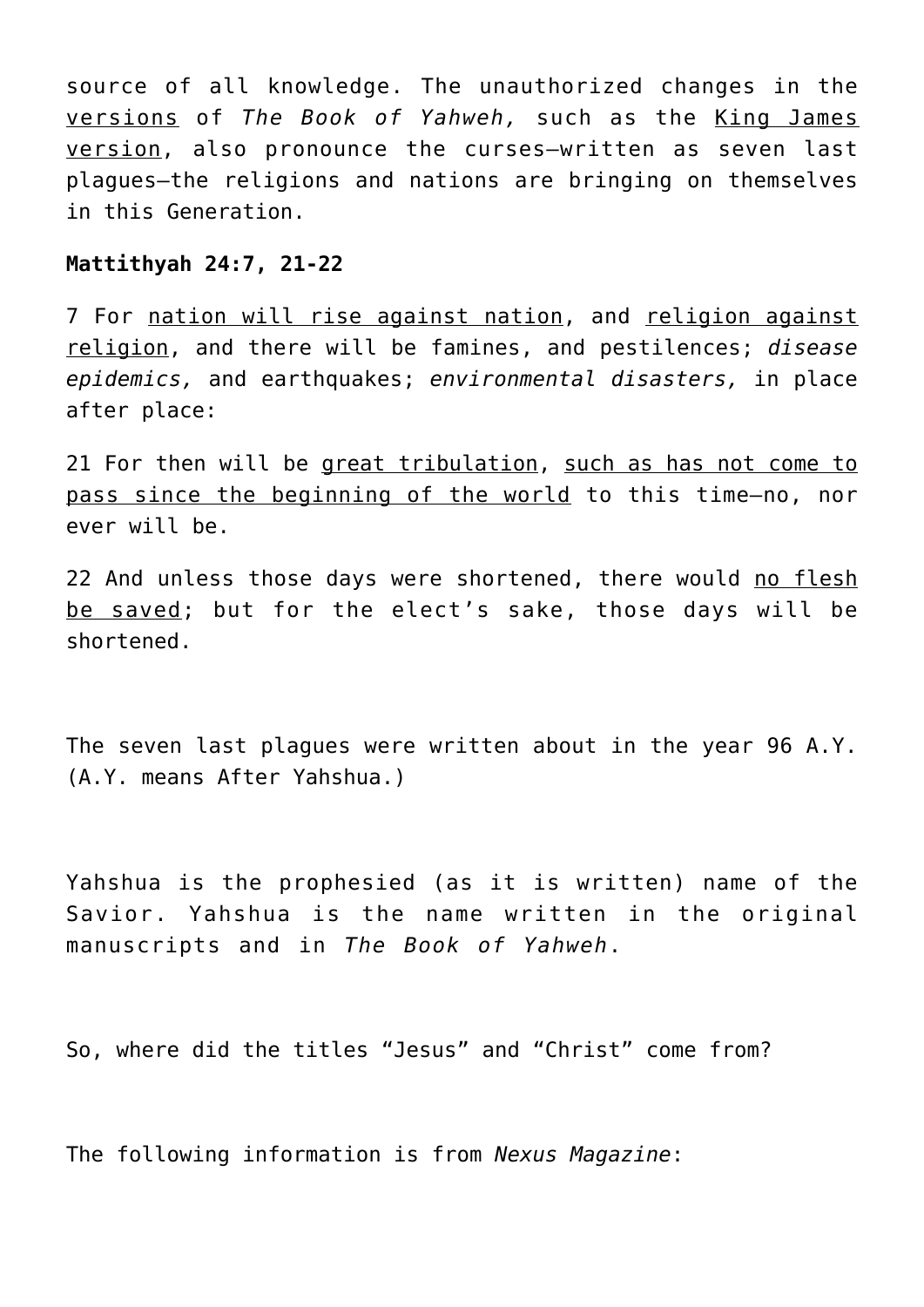# **The First Council of Nicaea and the "missing records"**

Thus, the first ecclesiastical gathering in history was summoned and is today known as the Council of Nicaea. It was at this gathering that Christianity was born and the ramifications of decisions made at the time are difficult to calculate. About four years prior to chairing the Council, Constantine had been initiated into the religious order of Sol Invictus, one of the two thriving cults that regarded the Sun as the one and only Supreme God (the other was Mithraism). Because of his Sun worship, he instructed Eusebius to convene the first of three sittings on the summer solstice, 21 June 325 (*Catholic Encyclopedia, New Edition, vol. i,* p. 792), and it was "held in a hall of Osius's palace" (*Ecclesiastical History,* Bishop Louis Dupin, Paris, 1686, vol. i, p. 598).

From his extensive research into Church councils, Dr Watson concluded that "the clergy at the Council of Nicaea were all under the power of the devil and the convention was composed of the lowest rabble and patronised the vilest abominations" (*An Apology for Christianity,* op. cit.). It was that infantile body of men who were responsible for the commencement of a new religion and the theological creation of Jesus Christ.

Constantine's intention at Nicaea was to create an entirely new god for his empire who would unite all religious factions under one deity. Presbyters were asked to debate and decide who their new god would be. ... the names of 53 gods were tabled for discussion. "As yet, no God had been selected by the council, and so they balloted in order to determine that matter… For one year and five months the balloting lasted…" (*God's Book of Eskra,* Prof. S.L. MacGuire's translation, Salisbury, 1922, chapter xlviii, paragraphs 36, 41).

At the end of that time, Constantine returned to the gathering to discover that the presbyters had not agreed on a new deity but had balloted down to a short list of five prospects: Caesar, Krishna, Mithra, Horus and Zeus (*Historia*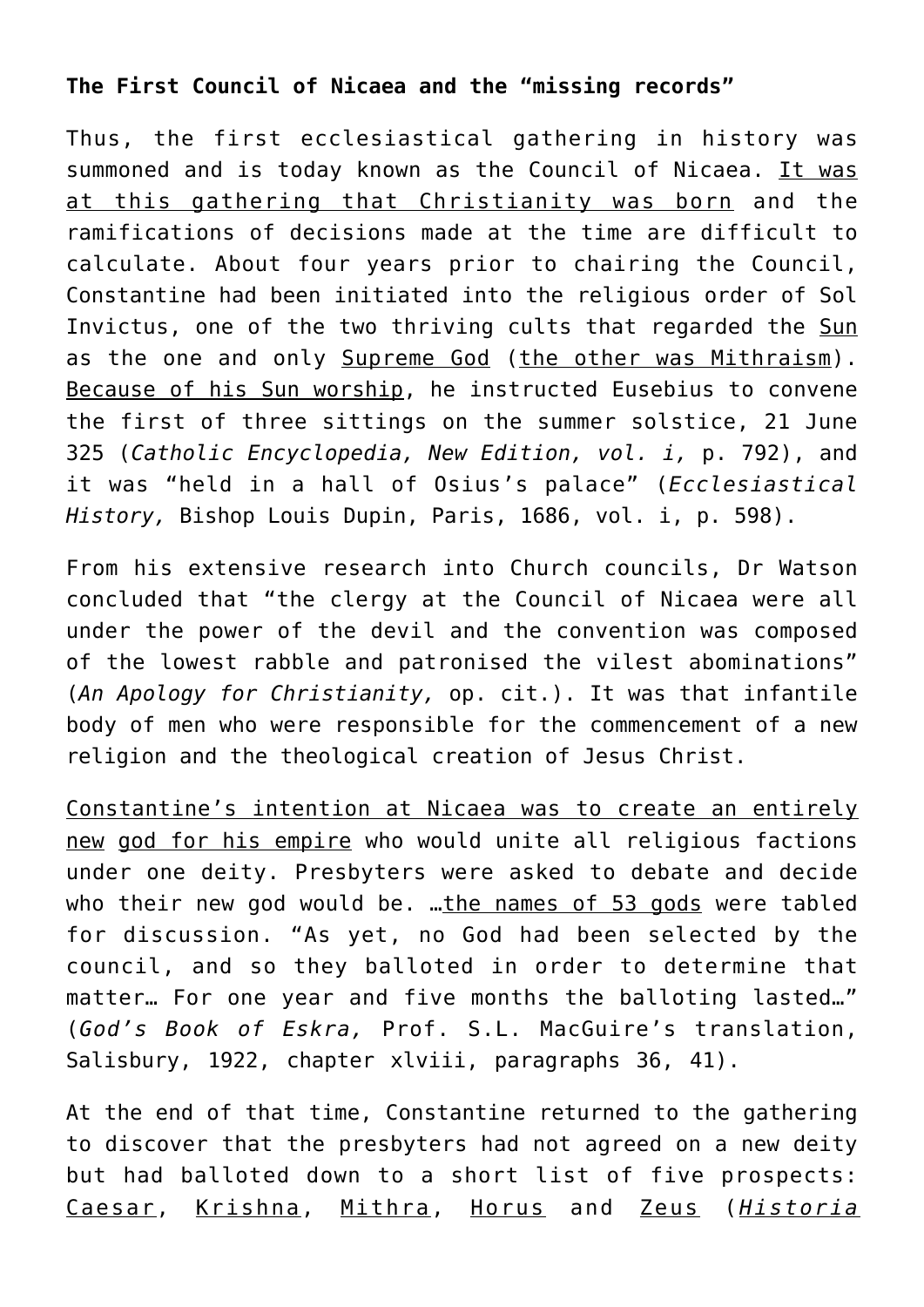*Ecclesiastica,* Eusebius, c. 325). Constantine was the ruling spirit at Nicaea and he ultimately decided upon a new god for them. To involve British factions, he ruled that the name of the Druid god, Hesus, be joined with the Eastern Saviour-god, Krishna (Krishna is Sanskrit for Christ), and thus Hesus Krishna would be the official name of the new Roman god. A vote was taken and it was with a majority show of hands (161 votes to 157) that both divinities become one God. Following long-standing heathen custom, Constantine used the official gathering and the Roman apotheosis decree to legally deify two deities as one, and did so by democratic consent. A new god was proclaimed and "officially" ratified by Constantine (Acta Concilii Nicaeni, 1618). That purely political act of deification effectively and legally placed Hesus and Krishna among the Roman gods as one individual composite. That abstraction lent Earthly existence to amalgamated doctrines of the Empire's new religion; and because there was no letter "J" in alphabets until around the [sixteenth] century, the name subsequently evolved into "Jesus Christ".

*Nexus Magazine,* Volume 14, Number 4

For more information, get our book, *In Search Of A Savior,* or read it for free on yisraylsays.com.

Those Gods, as all Gods, are shown to be evil, as it is written in your bible and *The Book of Yahweh*. They are foolish, dumb dogs who refuse to practice righteousness. Unrighteousness—evil—is what the Gods have 4,199 religions practicing in this Generation, causing sickness, plagues, fighting, and wars.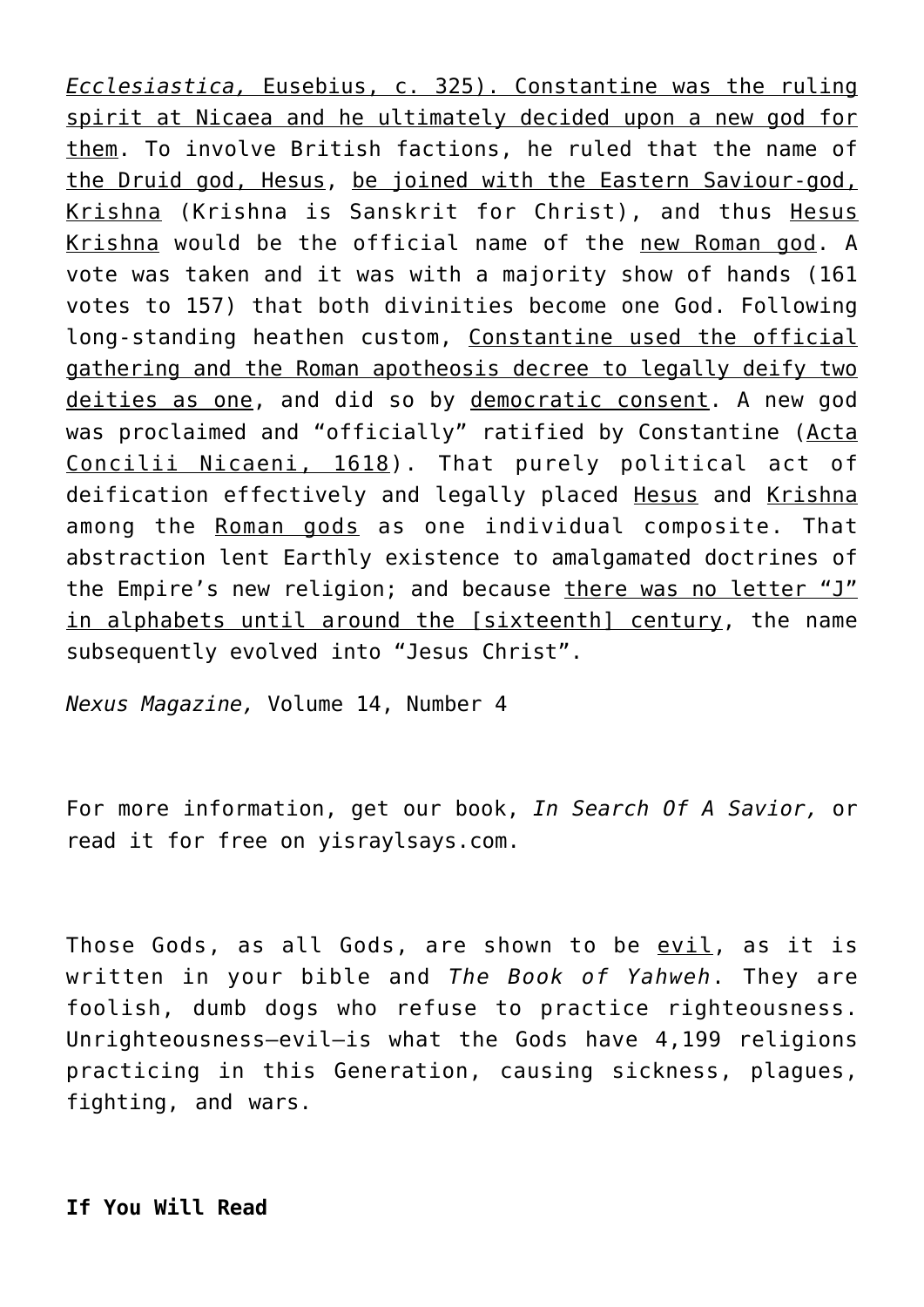**Your Own Version**

**Of The Bible,**

**You Will Find This**

## **Revelation 22:12-14**

12 And behold, I come quickly, and My reward *is* with Me, to give every man according as his work will be.

13 I am the First and the Last, the Beginning and the End.

14 Blessed *are* those who keep His Laws, that they will have right to the Tree of Life, and will enter in through the gates into the city.

Why would you not believe that?

Answer:

## **I Yahchanan 2:4**

He who says: I know Him, but does not keep His Laws, is a liar, and the truth is not in him.

To whom do these preachers and priests belong? Read it for yourself in your own bible, or even better in *The Book of Yahweh*.

# **I Yahchanan 3:4-10**

4 Whoever commits sin, transgresses also the Laws; for sin is the transgression of the Laws.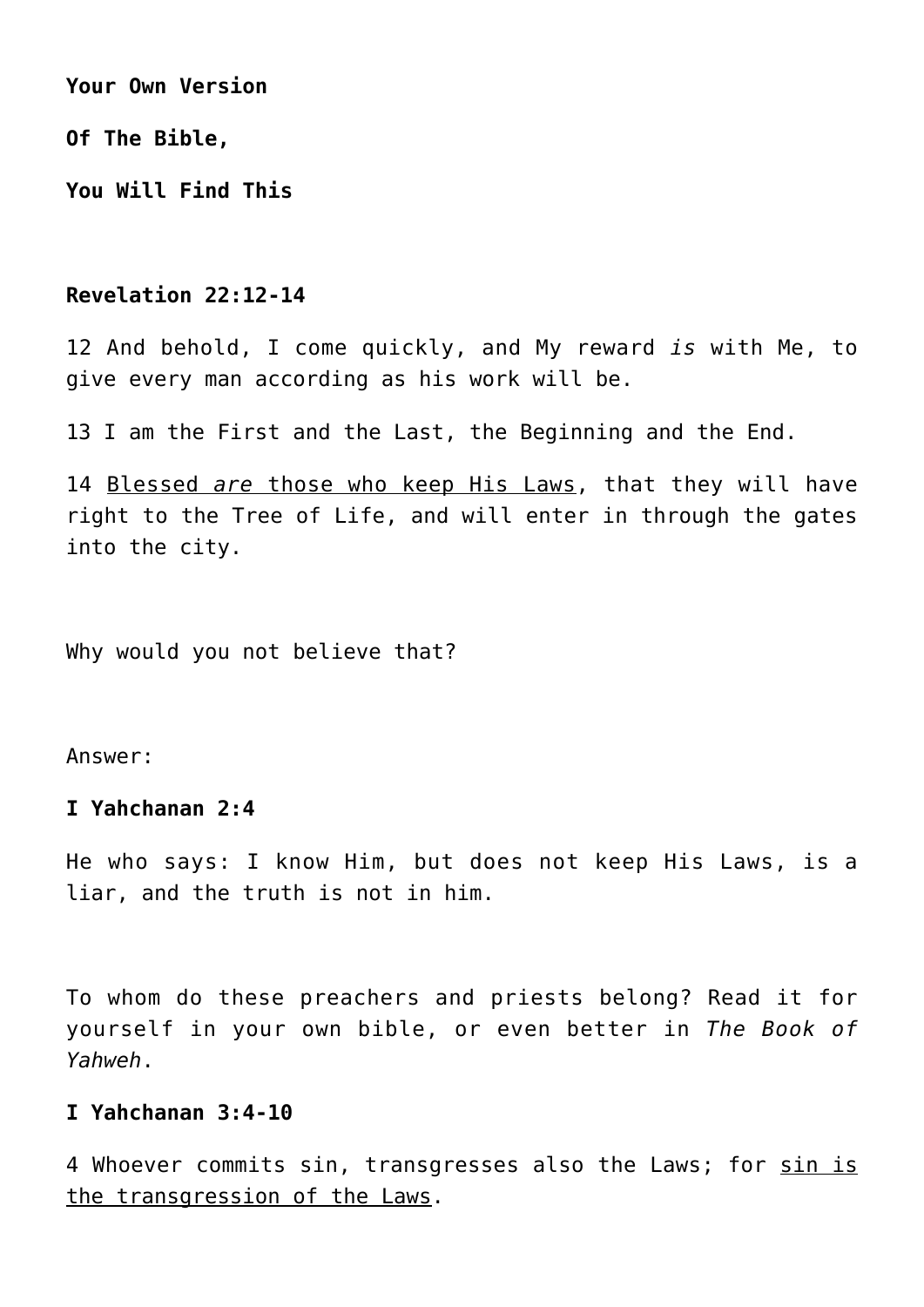5 And you know that He was manifested to take away our sins, and in Him is no sin.

6 Whoever abides in Him does not sin; whoever sins, has not seen Him, neither knows Him.

7 Little children, let no man deceive you; he who practices righteousness is righteous, just as He is righteous.

8 He who practices sin is of the devil, for the devil has sinned from the beginning. For this purpose the Son of Yahweh was manifested; that He might destroy the works of the devil.

9 Whoever is begotten of Yahweh does not practice sin; for His seed remains in him; and it is possible for him not to sin, because he has been begotten of Yahweh.

10 In this the children of Yahweh and the children of the devil are manifest. Whoever does not practice righteousness is not of Yahweh, and he does not ahab (love) his neighbor!

Did you see **verse 8**? None of the 4,199 Godworshiping religions worship the Creator Yahweh.

Wow!

Read this and remember:

## **I Yahchanan 3:4**

Whoever commits sin, transgresses also the Laws; for sin is the transgression of the Laws.

Remember that…sin is not practicing Yahweh's Laws.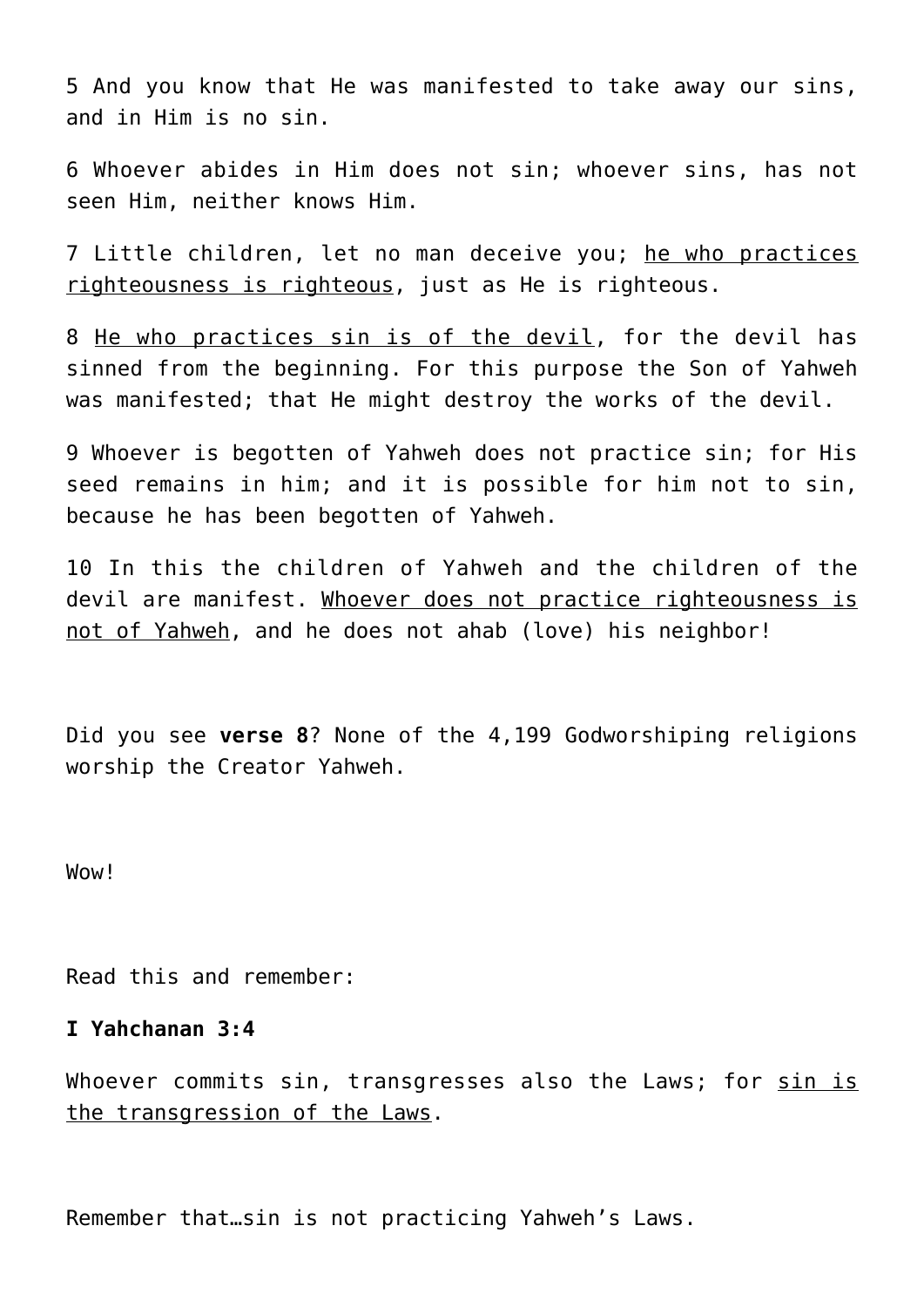Now, brace yourself…righteousness is practicing Yahweh's Laws.

#### **Deuteronomy 6:25**

And it will be our righteousness if we observe to do all of these Laws before Yahweh our Father, as He has commanded us.

#### **I Yahchanan 3:7**

Little children, let no man deceive you; he who practices righteousness is righteous, just as He is righteous.

#### **Hebrews 10:26-27**

26 For if we sin willfully after we have received the knowledge of the truth, there no longer remains a sacrifice for sins,

27 But a certain fearful expectation of judgment, and fiery indignation which will devour the adversaries.

The Scriptures show us the only source of eternal life. The Gods can't give life. The Gods bring death. **Genesis 3:5**—evil as the Gods brings death.

## **Genesis 2:17**

But of the tree of the knowledge of righteousness and evil you must not eat, for starting with the day you eat of it, dying you will die.

The final death of sin and sinners starts with the seven last plagues and ends with the same seven last plagues. The coronavirus is the first of the seven last plagues. The other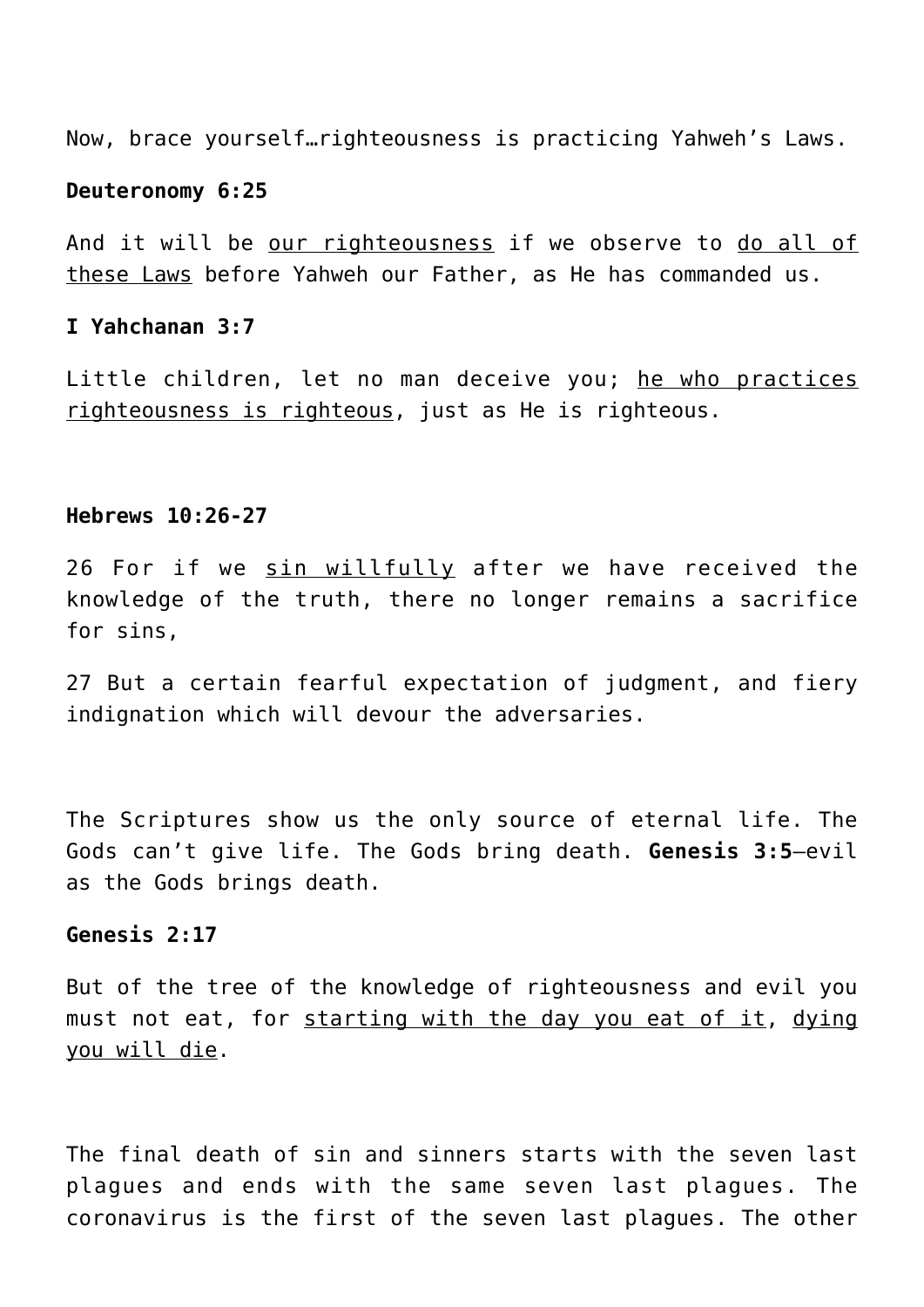six are already showing up on the news.

**The End!**

Yes, the seven last plagues come to pass in the last  $3\frac{1}{2}$  years of the seven year peace treaty.

The great nuclear burnings are the fulfillment of the last two of the seven last plagues. The coronavirus is the first of the seven last plagues. The other plagues are already surfacing in today's news.

What should you do?

Answer:

## **I Corinthians 6:9-11**

9 Do you not know that the unrighteous will not inherit the Kingdom of Yahweh? Do not deceive yourselves. Neither fornicators, nor God worshipers (worshipers of elohim), nor adulterers, nor men who commit sexual perversions with boys, nor men who commit sexual perversions with other men,

10 Nor thieves, nor covetous, nor drunkards, nor revilers, nor extortioners, will inherit the Kingdom of Yahweh.

11 And such were some of you. But now you are washed, now you are sanctified, now you are justified in the Name of Yahshua Messiah, and by the Spirit of our Father.

**II Corinthians 6:14-18**